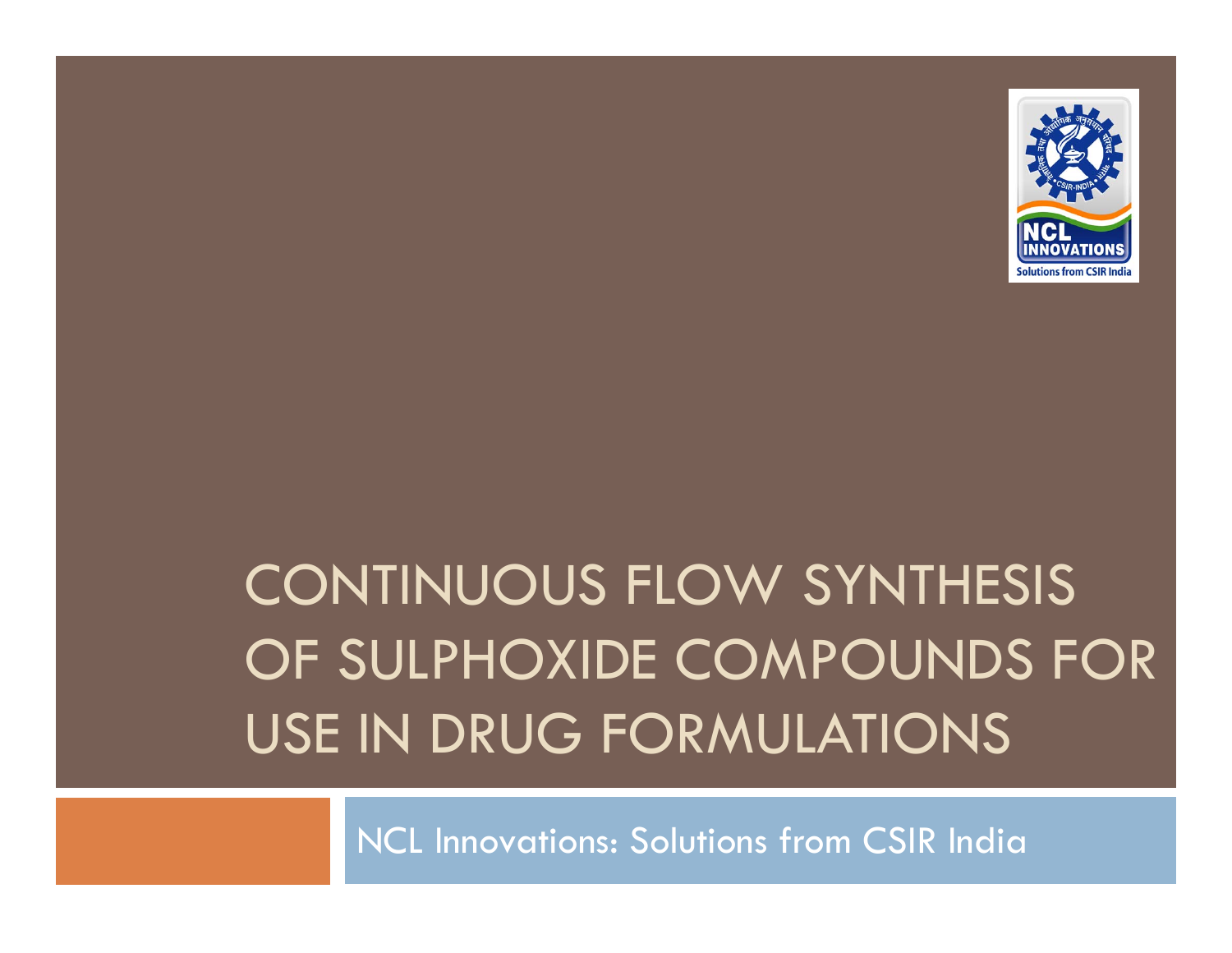#### **Technology**

- $\Box$  Sulphoxide compounds such as modafinil/prazole compounds are currently produced by batch synthesis procedure
	- **T** The process yields about 85% product over a duration of 1-4 hours under low temperatures- leading to long processing times
- $\Box$  A more efficient process is required at the industrial level
	- **T** These compounds are mainly used as proton pump inhibitors
	- **D** Which consumes less time and yields lower unnecessary side products continually unlike the batch synthesis procedure
- $\Box$  Our process is a continuous flow synthesis of sulphoxide compounds with reaction times of  $\leq 1$  minute
	- O. The reaction results in over 90% conversion and over 95% selectivity towards the target sulphoxide compounds (with less than 5% formation of undesired sulphone compounds)

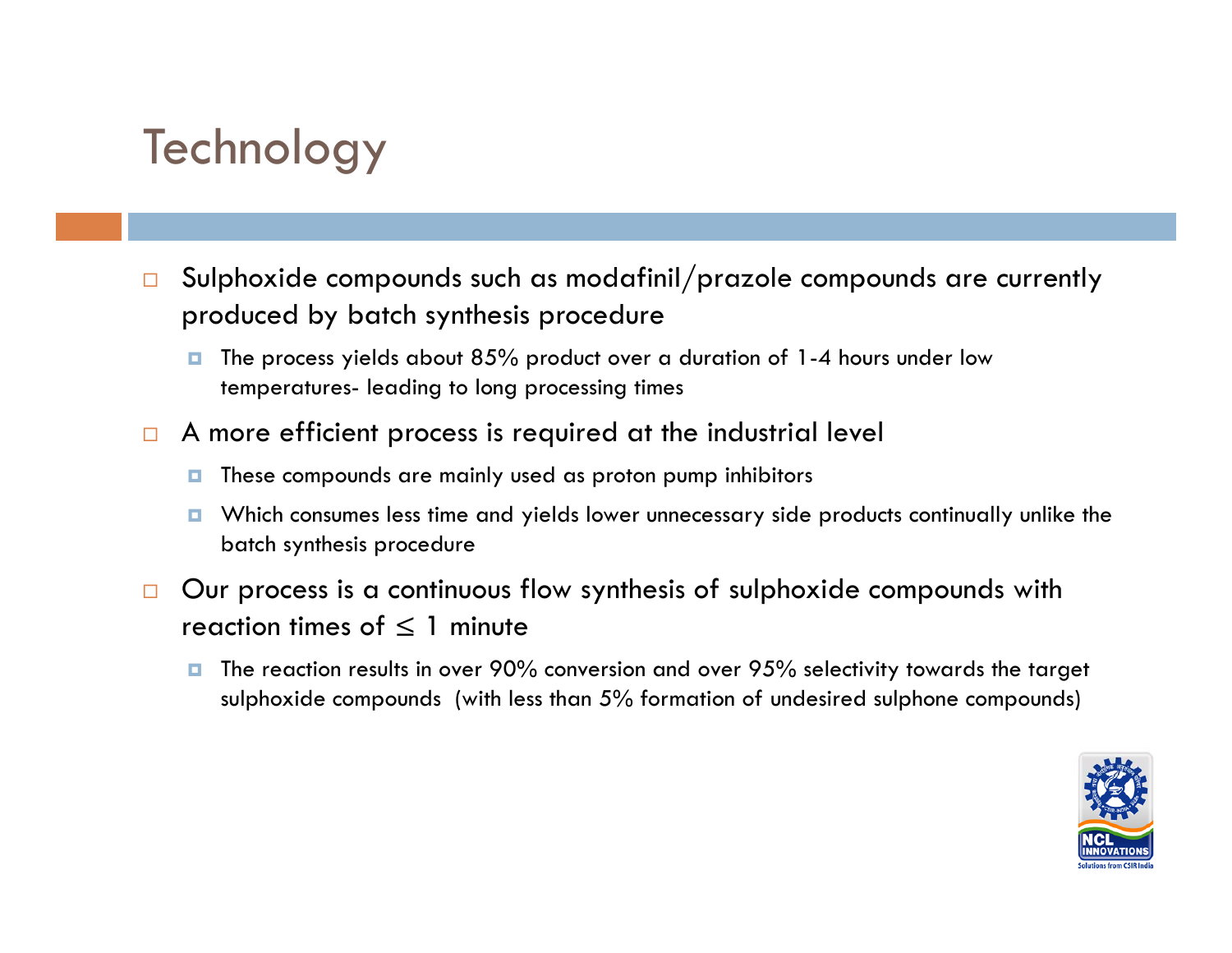## **Applications**

- $\Box$  The process can be used to make the following drugs which are mainly used as proton pump inhibitors- used to make drugs to treat the acid-related diseases of the gastrointestinal (GI) tract
	- Such as omeprazole, pantoprazole, lansoprazole, tenatoprazole, rabeprazole, esomprazole
- $\Box$  The process can also be used to make drug molecules that can be used as modafinil compounds
	- **n** Which can be used as central nervous system stimulants- wakefulness promoting agents\*
	- **n** In production of drugs which act as neuroprotective agents



\* http://pubchem.ncbi.nlm.nih.gov/summary/summary.cgi?cid=4236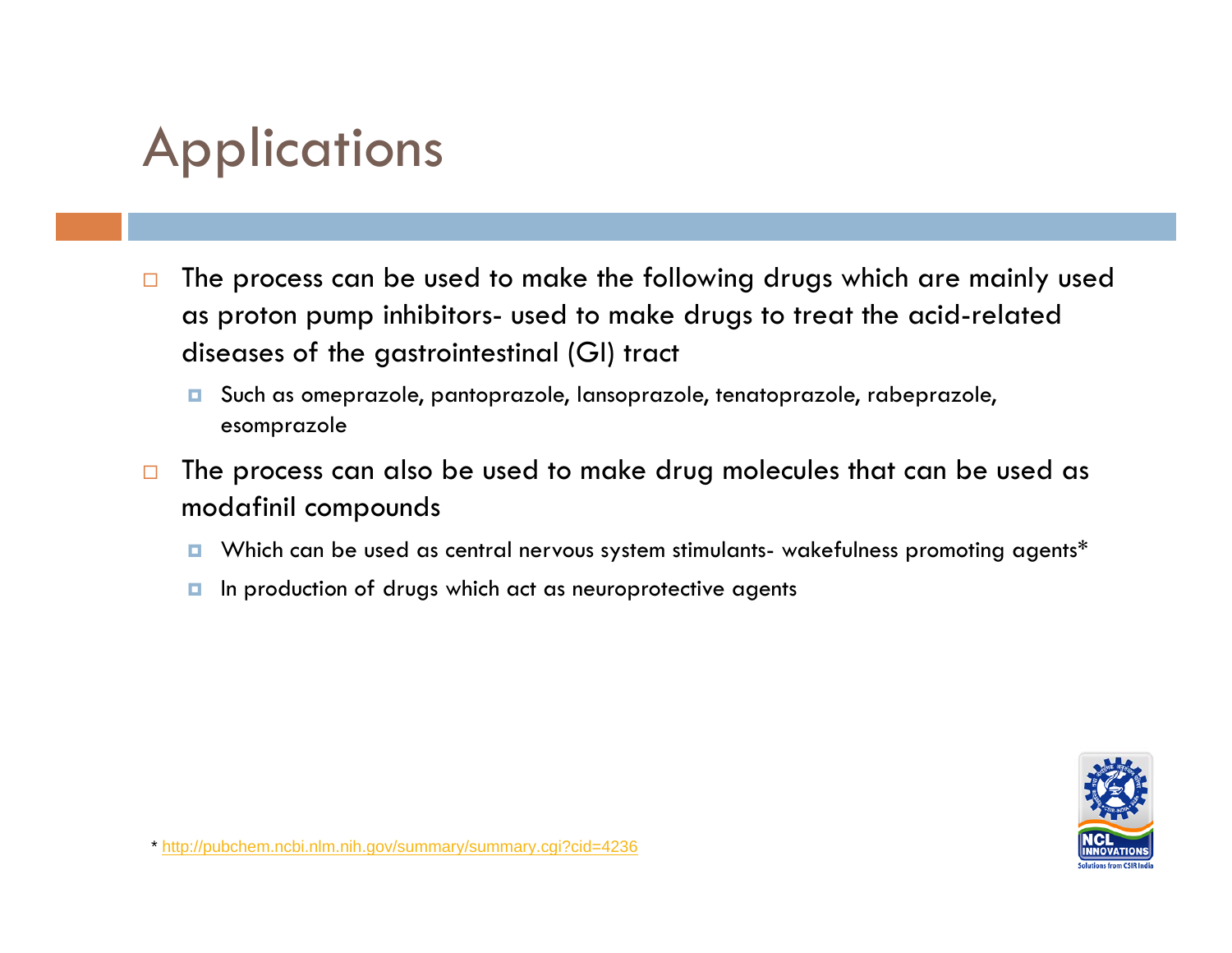#### Market Potential

- $\Box$  GI disorders have been projected to affect more than a 250 million people in the 7 large pharma markets by  $2012<sup>1</sup>$ 
	- $\blacksquare$  Overall GI tract disorders treatment market is expected to reach \$32.2 billion by 2014<sup>2</sup>
- $\Box$ In 2009, proton pump inhibitors were the third largest therapeutic class amounting up to  $$13.6$  billion of sales in the US<sup>3</sup>

http://www.astrazeneca-annualreports.com/documents/2010/therapy\_review\_area\_factsheets/gastrointestinal.pdf http://www.prnewswire.com/news-releases/reportlinker-adds-gastrointestinal-pharmaceuticals-technologies-and-markets-68849697.html <sup>2</sup> http://www.imshealth.com/portal/site/imshealth/menuitem.a46c6d4df3db4b3d88f611019418c22a/?vgnextoid=d690a27e9d5b7210Vg nVCM100000ed152ca2RCRD3

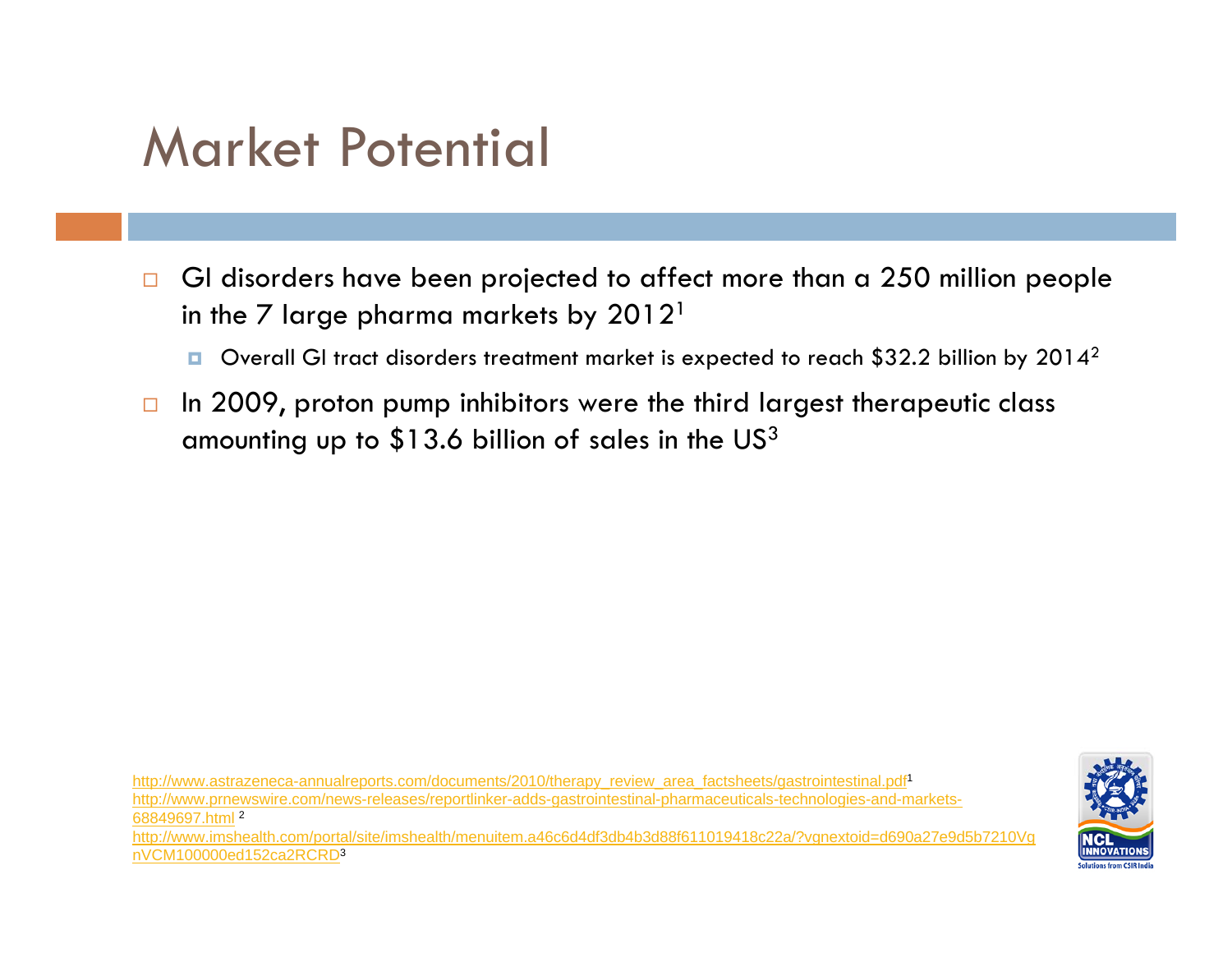#### Value

- $\Box$  Process capable of easy scale up
	- $\blacksquare$  The process is continuous with the reaction time of  $\leq 1$  minute
- $\Box$  Results in high yield of the product with 95% of selectivity towards the sulphoxide compounds
	- O. Side product (sulphone compounds) formation- less than 5%
- $\Box$ Conversion rate is  $> 90\%$
- $\Box$  The process provides an alternative solvent (to chloroform, which is a volatile solvent that evaporates at room temperature and changes the reaction mass)

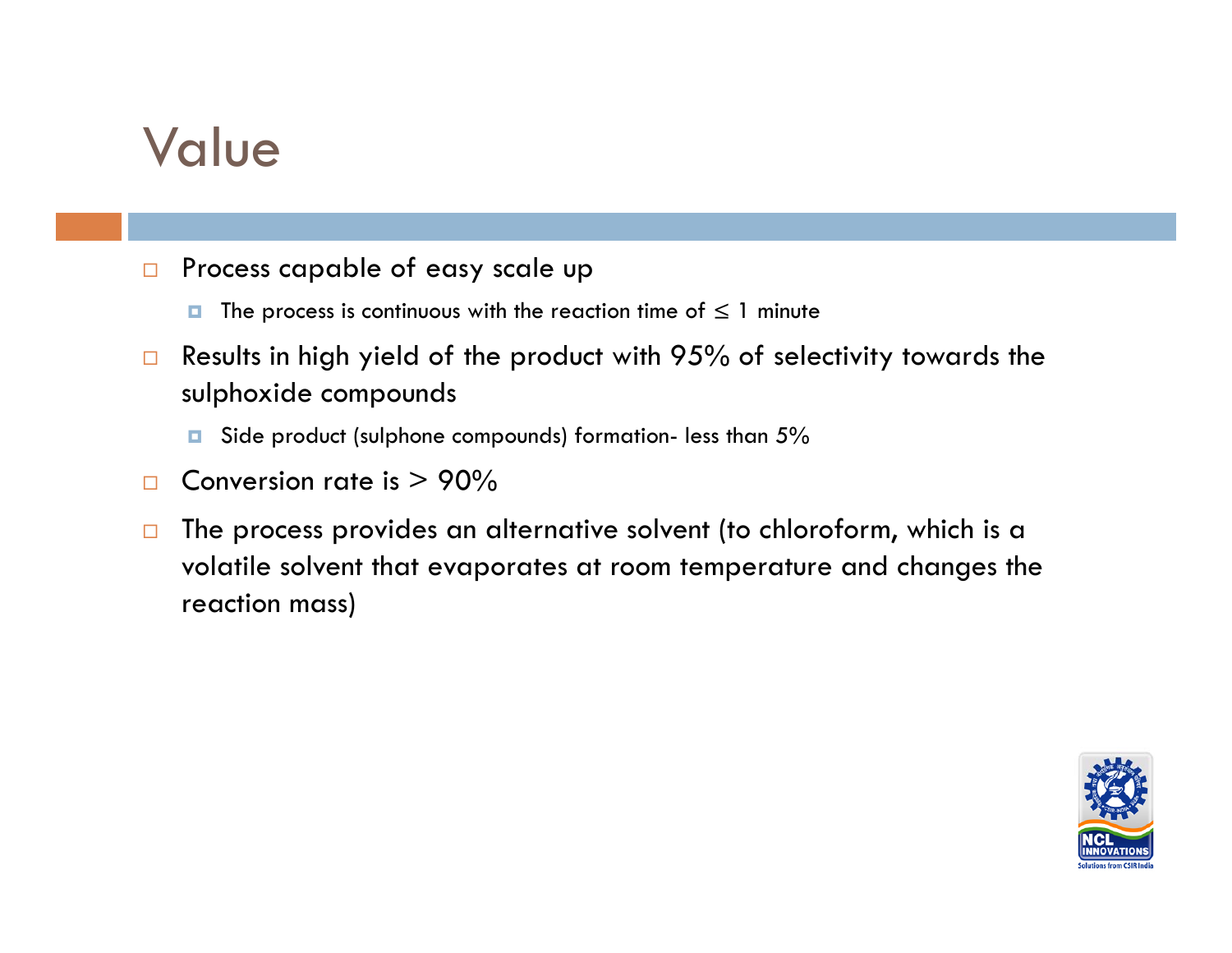## Technology Status, IP Status

- $\Box$ Patent applications filed
- $\Box$ Demonstrated at lab scale
- $\Box$ Ready to be licensed/ commercialized

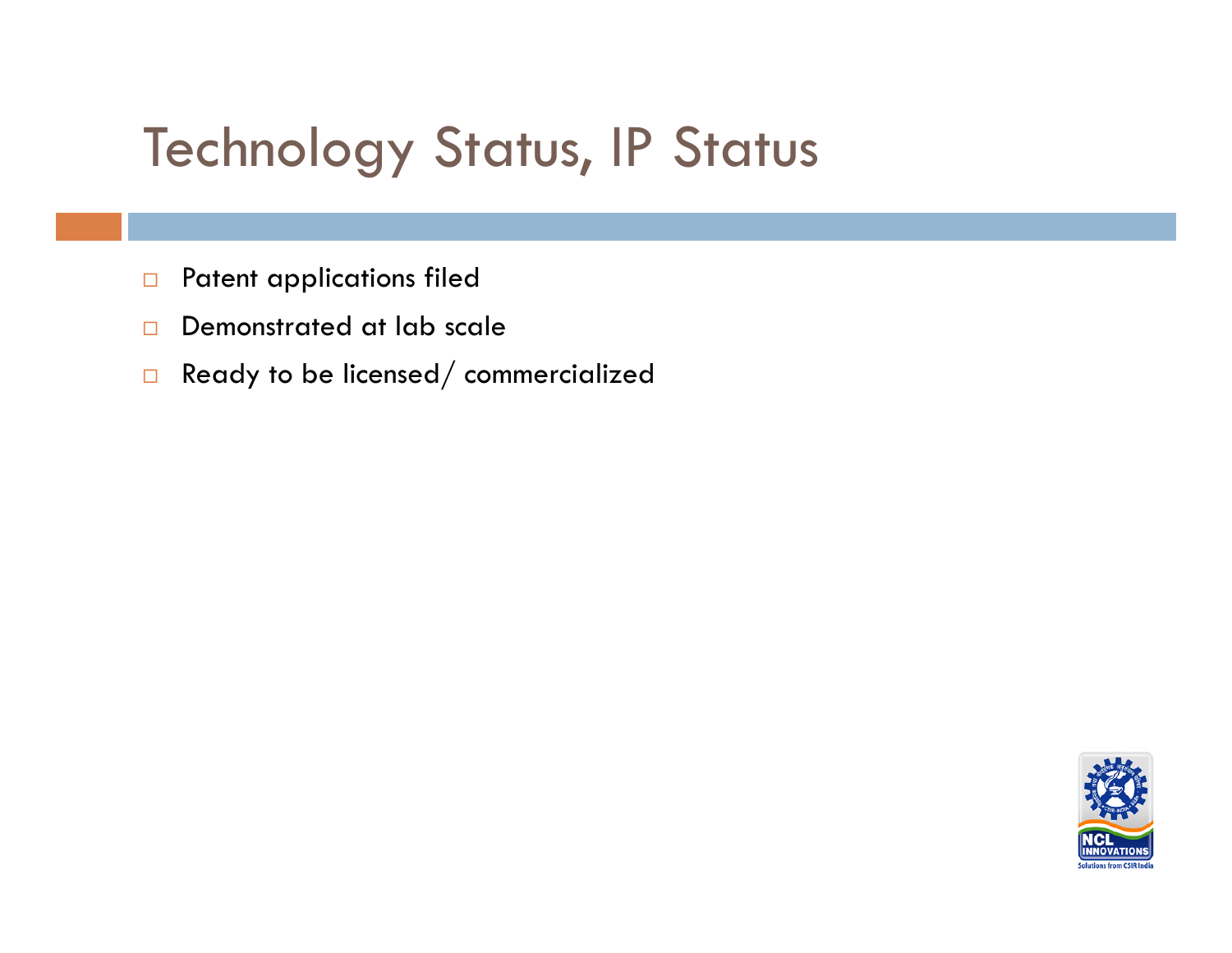#### Links & References

#### $\Box$ Patent links

- Indian: 1392/DEL/2009
- **u** WO/ PCT application: PCT/IN2010/000456
- $\Box$ Choe, J. et al. (2003) Micromixer as a Continuous Flow Reactor for the Synthesis of a Pharmaceutical Intermediate, *Korean J. Chem. Eng., 20(2), 268-272*

#### **Contact Info:**

**Dr. Magesh N.**  Scientist, NCL Innovations National Chemical Laboratory Pune - 411008Phone: +91-20-2590-2982Fax: +91-20-2590-2983 Email: m(dot)nandagopal(at)ncl(dot)res(dot)in